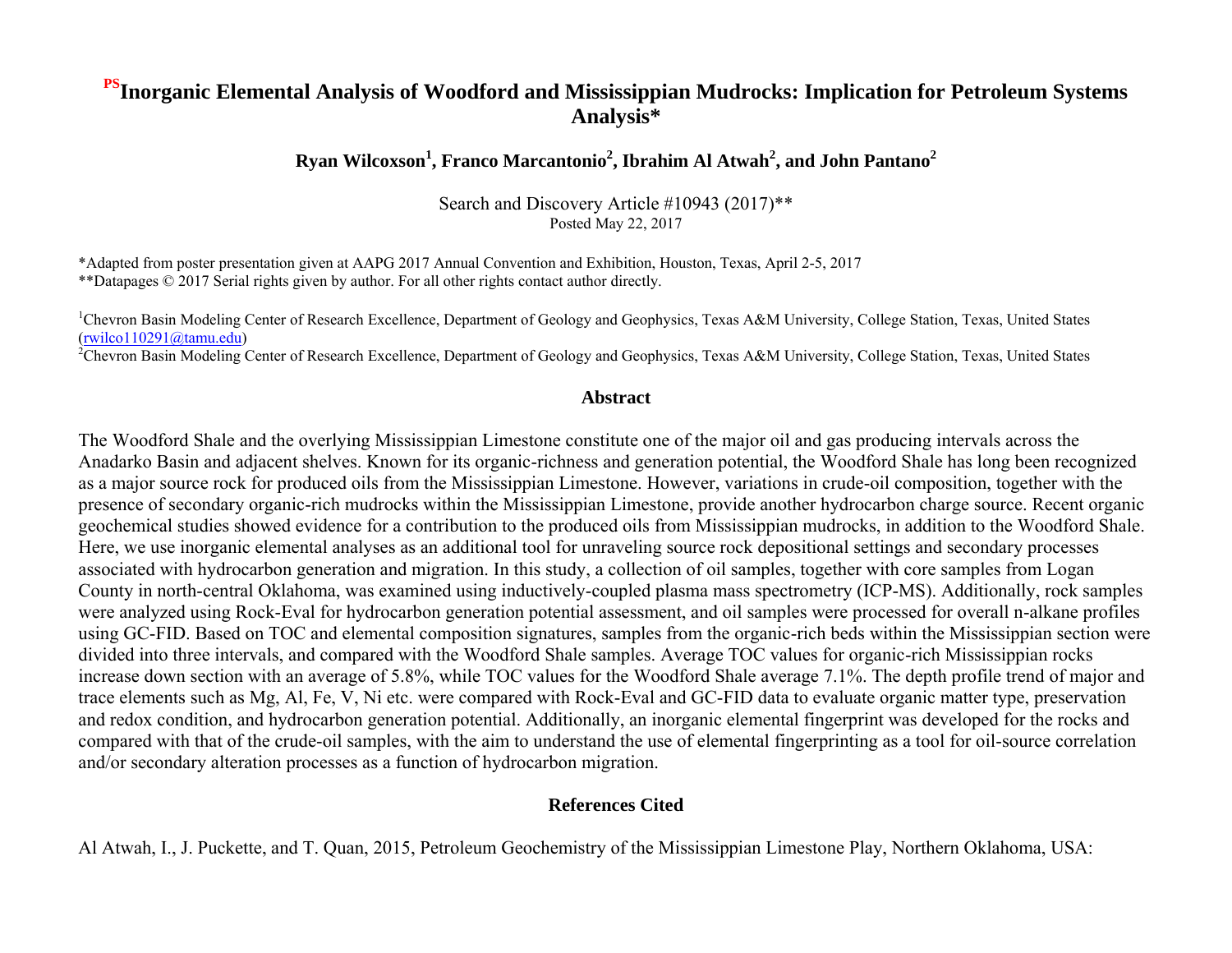Evidence of Two Different Charging Mechanisms East and West of the Nemaha Uplift: AAPG Annual Convention & Exhibition, Denver, Colorado, May 31-June 3, 2015, [Search and Discovery Article #10773 \(2015\).](http://www.searchanddiscovery.com/documents/2015/10773alatwah/ndx_alatwah.pdf) Website accessed May 2017.

Tribovillard, N., T.J. Algeo, T. Lyons, and A. Riboulleau, 2006, Trace Metals as Paleoredox and Paleoproductivity Proxies: An Update: Chemical Geology, v. 232/1, p. 12-32. doi:10.1016/j.chemgeo.2006.02.012